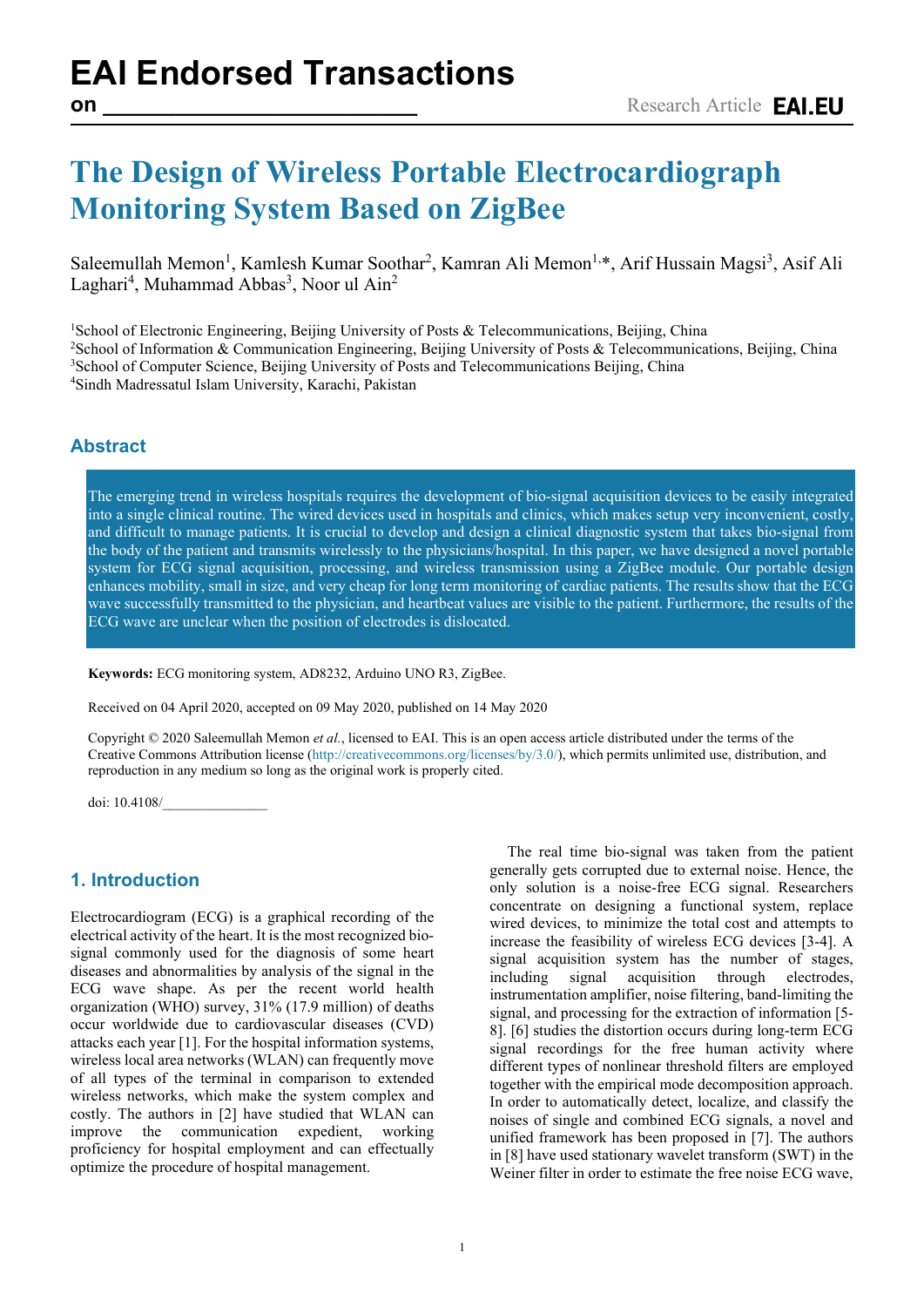where they have showed that their proposed algorithm performs better than classical Weiner filter.

The electrical activity of the heart is used in a clinical environment and the personal healthcare scenario. An important benefit of this system includes the mobility of patients due to remote monitoring and reduces hospital costs [9-10]. The four, i.e., pulse oximeter, temperature, blood pressure, and ECG sensors, have been used in [10] for the development of a portable patient monitoring system, where all the sensors are integrated on a single system with the help of Arduino. With the rapid growth of technology, everything is inter-connected and easy to access for humans. Most of the researches have been conducted on wireless hospital and efficient ECG monitoring system at a distance in wireless body area networks (WBANs) over Bluetooth and Wi-Fi to improve quality of the signal and secure hospital environment [11- 14]. Whereas, cost effective solution with low computational complexities and patient mobility is still a big challenge. A Wi-Fi transmission technology-based ECG patient monitoring system with seven leads has been studied in [11], where physicians can get the real time ECG status of the patients, the system gives the high performance and is less expensive. The author in [12] has studied the main concepts, future trends, and challenges from the perspective of wireless ECG health monitoring systems.

In terms of power and complex circuit, the authors in [15] have proposed a fuzzy logic-based variable resolution controller in order to design an efficient analog to digital converter (ADC). As power is very crucial for wireless ECG monitoring systems, and the proposed design has effectively reduced the power consumption in the system. A novel mobile application based wireless ECG health monitoring system for individual healthcare scenario has been designed in [16], where a low power 16-bit microcontroller is considered to be the core unit of the system. This design contains a wireless Bluetooth module, a storage module, and a module for ECG signal measurement in order to construct the complete ECG health monitoring system. Furthermore, the authors in [17] have designed a portable single channel 12-lead ECG device for home patients. [18] designed a healthcare ECG monitoring system that contains a BMD101 sensor for monitoring biosignals, a CC2640R2F module for wireless transmission of collected biosignals, a ferroelectric microprocessor to provide low power consumption and an MSP430FR2433 microcontroller unit (MCU) which is the core of ECG monitoring system.

In this paper, a wireless ECG monitoring system is designed in a manner that contains three electrodes single lead (one channel), AD8232 ECG module, Arduino, and ZigBee. Electrodes detect bio-signal, which is filtered and amplified simultaneously through signal conditioning circuitry (ECG module). Afterward, ECG signals transmitted through ZigBee to an appropriate physician/hospital at the receiver side. The system is designed as small-sized, low-power, and low-cost solution for appropriate monitoring of cardio patients without

compromising their daily doings or activities at home or in a nursing facility. The device provides necessary information in real time with remote availability and detects irregularities in the measured data. Furthermore, it allows physicians to monitor the patient at any time, as routine monitoring is very crucial for proper medical care. This work aims to develop a portable system for wireless ECG monitoring using ZigBee. The system is proposed as a home appliance for patients, which requires constant or routine monitoring by the physician or family. Our system provides patients current health status directly to the physician, and also patients can check the values of ECG, so that they can act in a proactive approach before any critical situation. This system measures, records, and presents the electrical activity of the patient's heart in realtime while conserving their comfort. The overall objective of this paper is to design and implement a portable wireless ECG monitoring system that replaces wired connections and also able to access remote patients. Successful implementation of the proposed system would be beneficial to all heart patients. The design of this system leads to the flexibility and mobility of the patients.

The rest of the paper is organized as follows. Section II contains the system model and discussed in detail the connectivity and working of the ECG monitoring system. Section III discusses programming and software tools. Section IV describes results and discussions. Finally, section V concludes the paper.

#### **2. System Model**

The design of a wireless portable electrocardiograph monitoring system based on the ZigBee module is shown in figure 1. Three sensor pads (Electrodes) of different colors i-e red, yellow, and green capture the electrical signals from the human body, and the ECG module (AD8232) is used to obtain the electrocardiography (ECG) signal.



**Figure 1.** The wireless portable electrocardiograph monitoring system

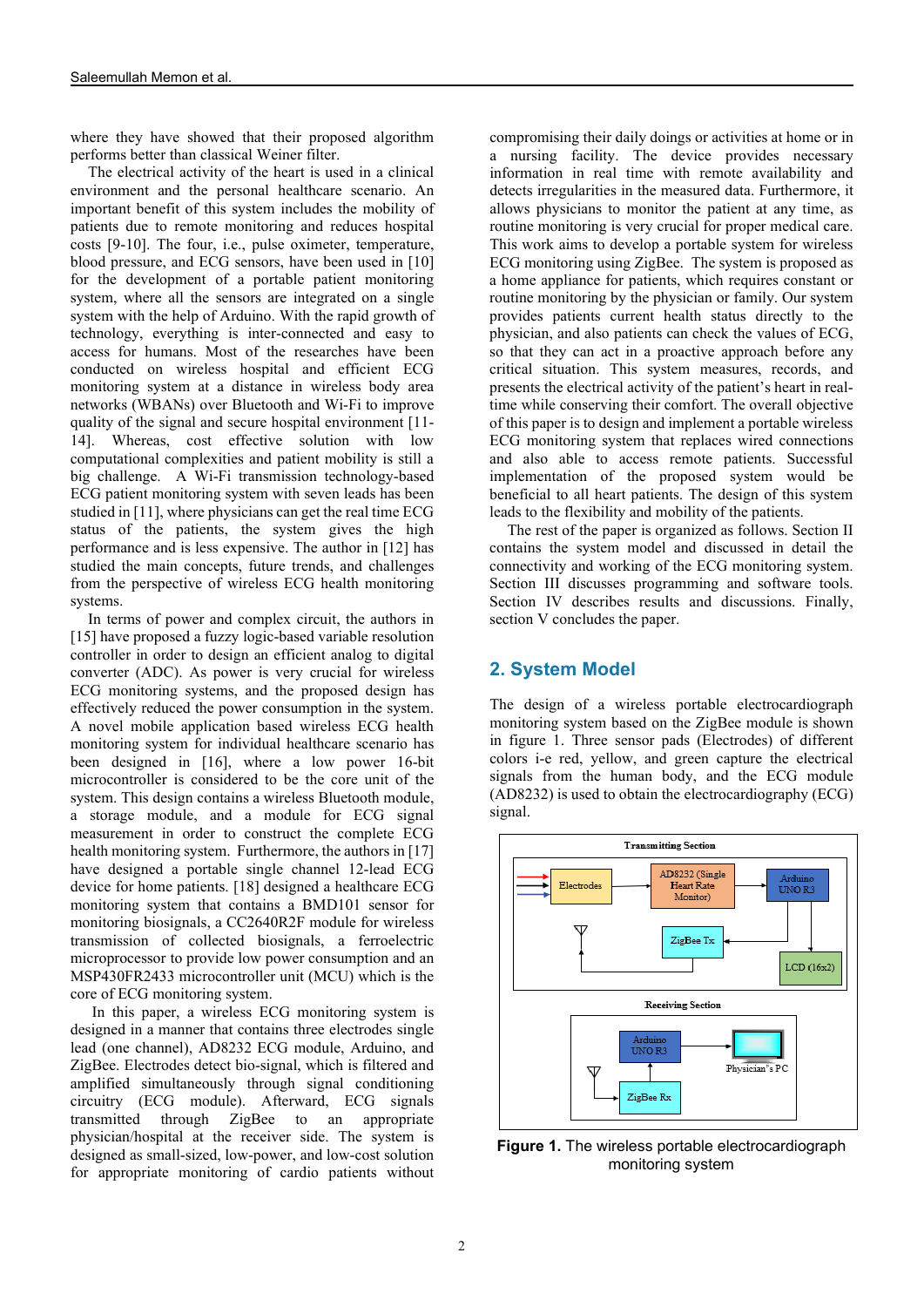The AD8232 is an integrated signal conditioning module for ECG. It can extract, amplify, and filter small bio-signals in noisy conditions created by movement or motion of electrodes. This design allows an embedded microcontroller or a low power analog-to-digital converter (ADC) to acquire the output signal with ease.

In our design, we have used a single-lead (one channel) integrated signal conditioning block for ECG. AD8232 is integrated with several amplifiers like instrumentation, operational, and right leg drive. It has an automatic fast restore circuit, leads off detection circuitry, and mid supply reference buffer. Arduino on the receiver side is connected with ZigBee Rx to receive the ECG signal transmitted by ZigBee Tx and displaying the real time ECG wave on the physician's personal computer (PC). ZigBee is the communication protocol of the IEEE 802.15.4 ZigBee standard and used to connect Arduino with ZigBee. XCTU software is used for testing and configuration of both Tx, Rx ZigBee modules, and ZigBee RF modules.

#### 2.1 Interfacing AD8232 with Arduino UNO R3

The heart rate module AD8232 comprises a total of 20 pins. We have used 5 pins which are desired to obtain the ECG signal, i-e LO+, LO-, OUTPUT, VCC & GND. Pin no. 17 is used to provide power to AD8232, which operates on 3.3 volts and is connected with VCC pin of Arduino UNO R3, which also operates at the same voltages. Pin no. 16 of AD8232 is grounded & is the same in case of GND pin of Arduino UNO R3. The Output Pin i-e Pin no.10 of AD8232 is connected to A0 pin of Arduino. LOD- (pin no. 11) and LOD+ (pin no. 12) of AD8232 are connected with pin no.11 and pin no.10 of Arduino, respectively, as given in table 1.

#### Table 1. Pin connections of AD8232 with Arduino UNO R3

| AD8232        | Function                 | Arduino UNO R3 |
|---------------|--------------------------|----------------|
| GND           | Ground                   | GND            |
| 3.3V          | Power Supply             | 3.3V           |
| <b>OUTPUT</b> | Output Signal            | A0             |
| LOD -         | I eads Off<br>Detector-  | 11             |
| $1$ OD +      | I eads Off<br>Detector + | 10             |
| SDN           | Shutdown                 | Not Used       |

LOD+ is the output of leads-off comparator. In dc leadsoff finding mode, LOD+ is low when +IN electrode is connected and is high when disconnected. However, LOD+

is low when both the electrodes (+IN and −IN) are connected and are high when any of the electrodes are disconnected in case of ac leads-off finding mode. LOD− is low when −IN electrode is connected and is high when disconnected in dc leads-off finding mode. However, LOD− is always low in the case of ac leads-off finding mode.

## 2.2 Interfacing LCD with Arduino UNO R3

At the transmitting side, we have used 16x2 LCD to display the ECG values. Out of 16 pins, 12 pins and connected them with the same Arduino UNO R3. VSS pin of LCD is connected with GND pin of Arduino. A power of 5 volts is provided from Arduino to VDD pin of LCD. V0 pin of LCD is connected with a resistor and then grounded. Readwrite (RW) and cathode (K) pins of LCD are connected with GND pin of an Arduino. Anode (A) pin of LCD is connected with 5v pin of an Arduino. RS, E, D4, D5, D6, D7 pins of LCD are connected with 7, 6, 5, 4, 3, 2 pins of an Arduino, respectively, as shown in table 2.

| Table 2. Pin connections of LCD with Arduino UNO |  |
|--------------------------------------------------|--|
| R3                                               |  |

| <b>LCD Pins</b> | Arduino UNO R3 |
|-----------------|----------------|
| <b>VSS</b>      | <b>GND</b>     |
| VDD, A          | 5V             |
| <b>RS</b>       | 7              |
| <b>RW</b>       | <b>GND</b>     |
| Е               | 6              |
| D <sub>4</sub>  | 5              |
| D5              | 4              |
| D6              | 3              |
| D7              | $\overline{2}$ |
|                 |                |

# 2.3 Interfacing ZigBee with Arduino UNO R3 at Transmitting side

A series 1 (S1) version of the ZigBee module is used in our design at the transmitting side. ZigBee cannot work without its base on which it is placed. The power of 5 volts is provided to the base, which converts it into 3.3 volts desired for the ZigBee module. The 5 volts pin of Tx base ZigBee module is connected with 5 volts pin of Arduino UNO R3. The signal transmitting pin of ZigBee Tx is connected with pin 0 (Tx) of Arduino UNO R3, and Rx Pin of ZigBee Tx is connected with pin 1 (Rx) of an Arduino UNO R3 as shown in table 3.

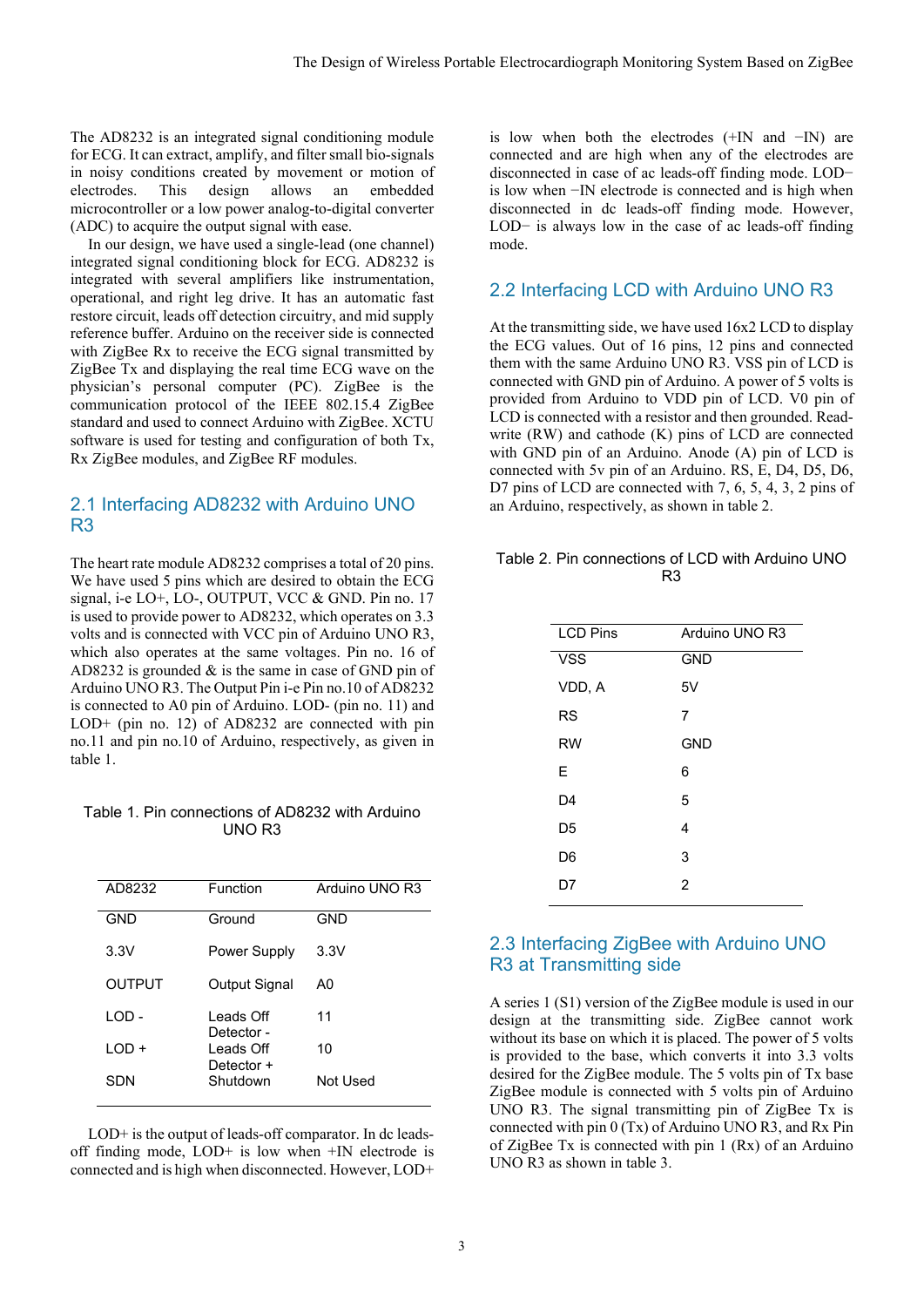| ZigBee at Tx | Arduino UNO R3 at<br>Тx |
|--------------|-------------------------|
| VCC          | 5V                      |
| GND          | GND                     |
| Tx           | 0(Tx)                   |
| Rx           | 1(Rx)                   |

Table 3. Pin connection of ZigBee with Arduino UNO R3 at the transmitting side.

# 2.4 Interfacing ZigBee with Arduino UNO R3 at Receiving side

In order to obtain the patient's ECG wave at the receiving side, VCC and GND pins of Rx base ZigBee module are connected with 5 volts and GND pins of Arduino UNO R3 respectively. Tx and Rx pins of the ZigBee module of the same series (S1) are connected with pin 2 (Tx) and pin 3(Rx) of Arduino UNO R3, respectively, as shown in table 4 below.

Table 4. Pin connection of ZigBee with Arduino UNO R3 at the receiving side.

| ZigBee at Rx | Arduino UNO R3 at<br>Rx |
|--------------|-------------------------|
| VCC          | 5V                      |
| GND          | GND                     |
| Tx           | 2(Tx)                   |
| Rx           | 3(Rx)                   |
|              |                         |

#### 2.5 Placement of Sensor Pads

The sensor pads or electrodes used in our design are disposable and cannot be used more than three times. ECG wave is notoriously noisy because it is the measurement of muscle activation. Therefore, it is essential to place these sensor pads properly on the human body in order to obtain accurate and noise-free ECG wave. Some simple tips to improve signal quality are given as:

- Keep sensor pads as close to the heart as possible.
- Make sure that right arm (RA) and left arm (LA) sensor pads are on the correct sides of the heart.
- Try not to move too much while taking the measurement.
- Try to use fresh pads for each measurement. The pads lose the ability to pass signals with multiple applications.
- Prep and clean the body area at the pad's placement. This will help to make a good connection (as the hair is not a good conductor).

Moreover, the proper sensor placement in the form of figure and table is given in figure 2 and table 5, respectively.



**Figure 2.** The typical position of sensor pads on the human body

| Table 5. Correct electrodes position on the human |  |
|---------------------------------------------------|--|
| body                                              |  |

| Cable Colour | Placement |
|--------------|-----------|
| <b>Black</b> | RA        |
| Blue         | ΙA        |
| Red          | RL        |
|              |           |

Make sure the right arm (RA), left arm (LA), and right leg (RL) sensor pads are on the right sides of the heart, as mentioned in table 1. Much movement of sensor pads causes an inaccurate result. Use fresh sensor pads for every measurement as it loses the ability to pass signals with multiple usages. It is necessary to clean the body area for better outcomes before applying sensor pads as hairs are not a good conductor.

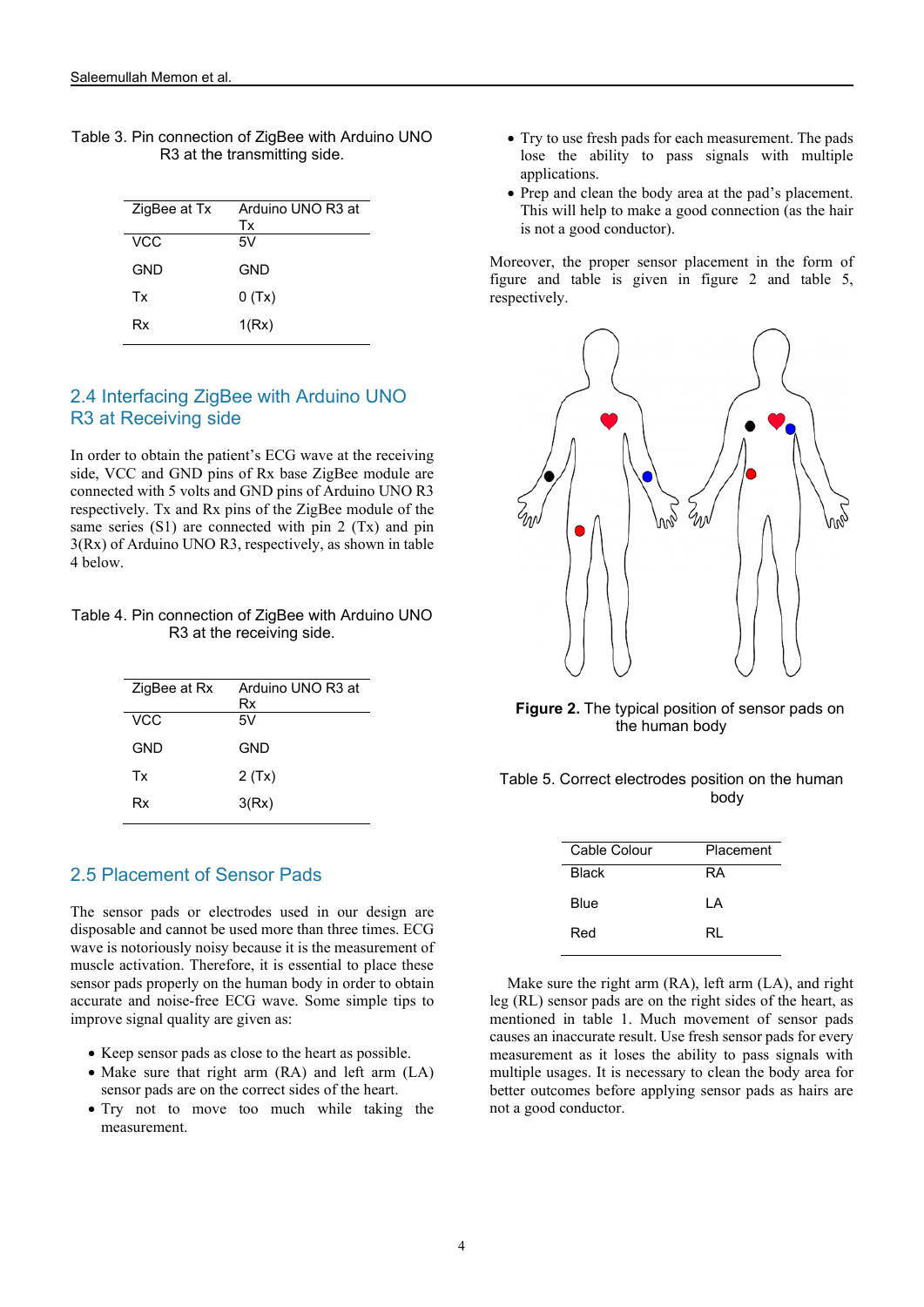# 2.6 Design Flow

The flow of portable ECG monitoring design can be easily understood in figure 3. In our portable design, all the baud rates are set to 9600 in order to avoid any mismatch at transmitting and receiving Arduino UNO R3 and ZigBee modules. After the appropriate placement of electrodes on the human body, the heart rate module AD8232 will get electrical activities of heart, and ECG values will be shown on LCD, simultaneously the signal will be transmitted by ZigBee module at the transmitting side. If the same signal received by the ZigBee receiver, the ECG wave will be displayed on the doctor's/ physician's PC; otherwise, the ZigBee transmitter will send the signal again.





# 2.7 Design Layout

The complete layout of our design wireless portable ECG monitoring system based on ZigBee is shown in figure 4.

# **3. Programming Design Tools**

3.1 Programming Transmitting Arduino UNO R3



**Figure 4.** Design layout

Arduino UNO R3 is programmed by considering 10 and 11 pins that are connected with LOD+ and LOD- pins of AD8232 heart rate monitor in order to generate ECG values on LCD as shown in figure 5. If both electrodes are connected to the human body, both the pins will become low. They will display ECG values, however, if both electrodes are not connected to the human body, both the pins will become high, and LCD will show zero value.

|             | newecq                                                    |
|-------------|-----------------------------------------------------------|
|             | 1 #include <liquidcrystal.h></liquidcrystal.h>            |
|             | $2$ LiquidCrystal 1cd(7, 6, 5, 4, 3, 2);                  |
|             | 3 void setup()                                            |
| $4 \mid \{$ |                                                           |
| 5           | // initialize the serial communication:                   |
| 6           | Serial.begin(9600);                                       |
| 7           | pinMode(10, INPUT); // Setup for leads off detection LO + |
| 8           | pinMode(11, INPUT); // Setup for leads off detection LO - |
| 9           | $lcd.$ begin $(16, 2)$ ;                                  |
| 10 1        |                                                           |
| 11          |                                                           |
|             | $12$ void loop()                                          |
| 13          |                                                           |
| 14          |                                                           |
| 15          | if((digitalRead(10) == 1)   $ $ (digitalRead(11) == 1))   |
| 16          | ł                                                         |
| 17          | Serial.println('0');                                      |
| 18          | lcd.setCursor(0,0);                                       |
| 19          | $lcd.print("ECG = ");$                                    |

**Figure 5.** Code for generating ECG signal

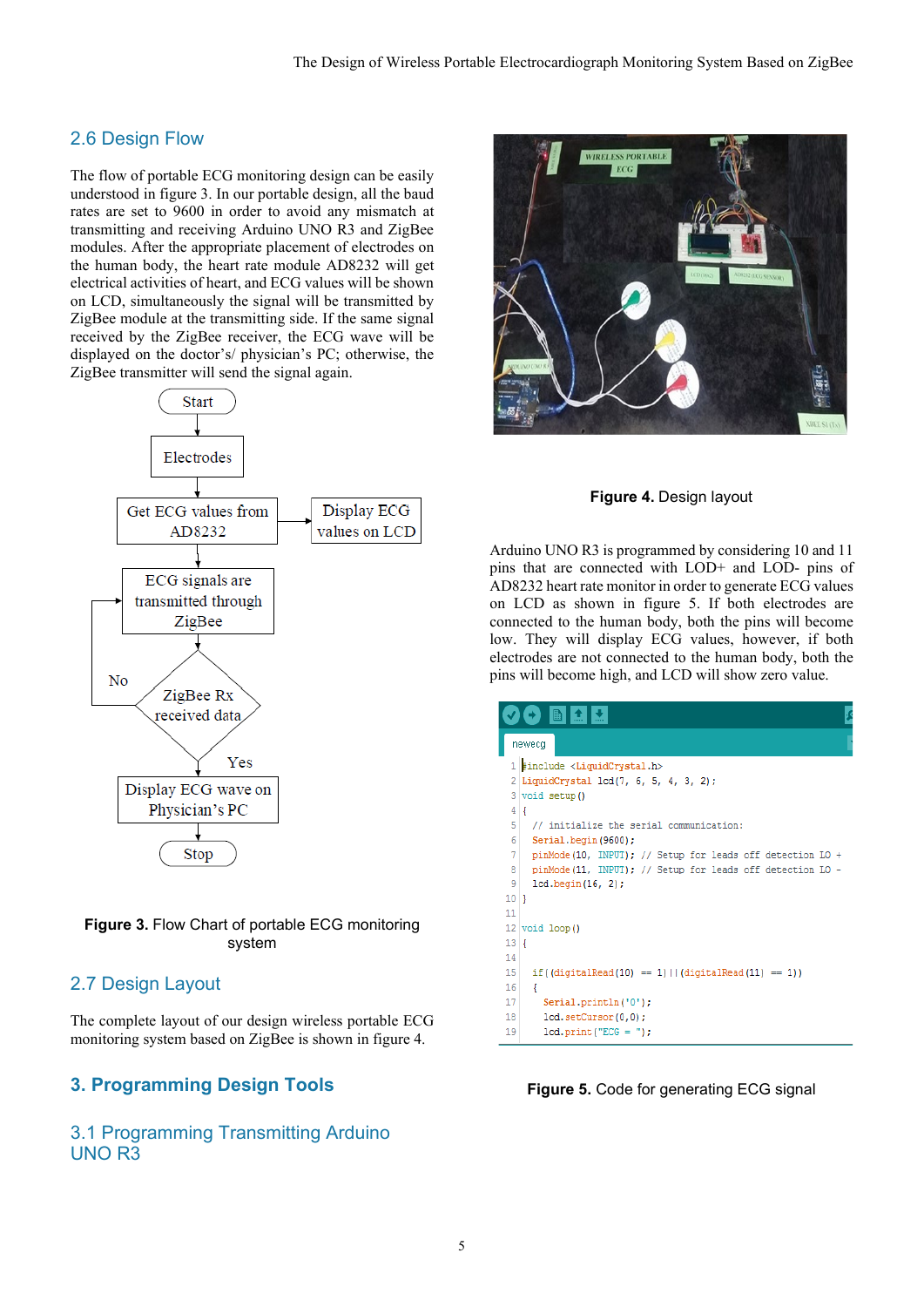# 3.2 Programming Processing IDE

Processing integrated development environment (IDE) is an [open-source](https://en.wikipedia.org/wiki/Open-source_software) [computer programming language](https://en.wikipedia.org/wiki/Programming_language) built for the [visual design](https://en.wikipedia.org/wiki/Visual_design) communities, [new media art,](https://en.wikipedia.org/wiki/New_media_art) and electronic arts. The processing IDE software is installed on the doctor's laptop or PC to acquire the ECG wave. It must be noted that a suitable version of processing IDE software match to the windows operating system should be installed. In our design, we have used version 2.2.1 at the receiving side. The serial communication must take place between Processing IDE and Arduino UNO R3. Furthermore, the baud rate must be matched to both the software. The program is shown in figure 6.



#### **Figure 6.** Generating ECG Wave on PC using processing IDE

# 3.3 Programming ZigBee using XCTU **Software**

| ᄜ                                                                                                                          | <b>X-CTU</b>                      |                   |      | ×                                                    |
|----------------------------------------------------------------------------------------------------------------------------|-----------------------------------|-------------------|------|------------------------------------------------------|
| About<br>PC Settings   Range Test   Terminal   Modem Configuration                                                         |                                   |                   |      |                                                      |
| Com Port Setup<br>Select Com Port                                                                                          | Baud<br>Flow Control<br>Data Bits | 9600<br>NONE<br>8 |      | ▼<br>▾                                               |
|                                                                                                                            | Parity<br>Stop Bits               | 1<br>Test / Query | NONE | $\overline{\phantom{a}}$<br>$\overline{\phantom{a}}$ |
| Host Setup   User Com Ports   Network Interface  <br>API<br>$\Gamma$ Enable API<br>$\Box$ Use escape characters (ATAP = 2) | Reponse Timeout<br>Timeout        |                   | 1000 |                                                      |
| AT command Setup<br>ASCII<br>Hex<br>28<br>Command Character (CC)<br>1000<br>Guard Time Before (BT)                         |                                   |                   |      |                                                      |
| Modem Flash Update<br>$\Box$ No baud change                                                                                |                                   |                   |      |                                                      |



In order to enable developers to interact with digital radio frequency (RF) modules, XCTU software is designed as a free multi-platform application and is simple to use graphical interface. Before programming the ZigBee module, it must be placed on the Zjgbee adapter and connected with the USB cable to a PC. Both Tx and Rx ZigBee modules of S1 series should be tested first through XCTU software as shown in figure 7. In our design, we have set all the baud rates to 9600, as shown in figure 8.

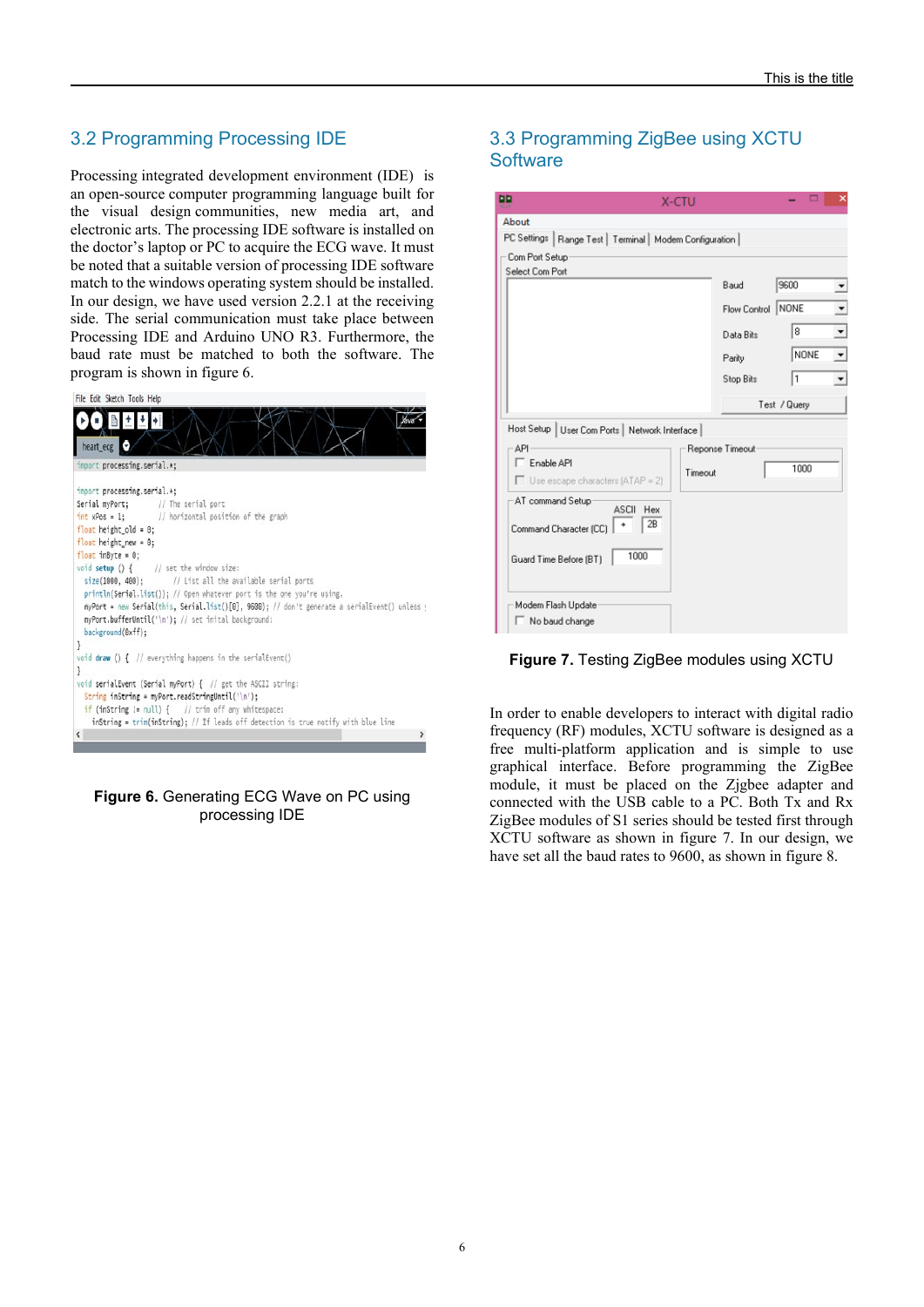File Edit Sketch Tools Help

|                 | 土土                                               |  |
|-----------------|--------------------------------------------------|--|
|                 | XBEE                                             |  |
|                 | 1 #include <softwareserial.h></softwareserial.h> |  |
|                 | 2 SoftwareSerial XBEE(2, 3);                     |  |
| 3               |                                                  |  |
|                 | $4$ void setup() {                               |  |
| 5               | Serial.begin(9600);                              |  |
| 6               | XBEE.begin(9600);                                |  |
| 7 1             |                                                  |  |
| 8               |                                                  |  |
|                 | $9$ void loop() {                                |  |
| 10              | if(Serial.available()>0){                        |  |
| 11              | XBEE.write(Serial.read());                       |  |
| 12 <sup>°</sup> |                                                  |  |
|                 | 13 if (XBEE.available() >0) {                    |  |
| 14              | Serial.write(XBEE.read());                       |  |
| $15$ }          |                                                  |  |
| $16$ }          |                                                  |  |
|                 |                                                  |  |

**Figure 8.** Code for ZigBee in Arduino UNO R3

#### **4. Results and Discussions**

The continuous numeric ECG values are displayed on LCD, as it is difficult for patients to understand the ECG wave. For the serial communication COM 7 is available in our system. However, it can be different. The high values are the sign of good health and these values can be lower if a patient has any heart disease.



**Figure 9. ECG Values on COM 7** 

Furthermore, low ECG values were observed in some cases, such as when the same electrodes were used many times, when the patient was moving from its position and when electrodes were not placed on the correct body position. The ECG wave generates according to ECG values. If any of the electrodes are displaced, some of the values may not appear on LCD; zero values may be obtained in the case of all three electrodes. The ECG heartbeat values are shown in figure 9 at the transmitting side.



**Figure 10.** ECG wave at the receiving side.

The processing IDE software is used at the receiving side on a laptop or PC to obtain the ECG signal of a patient. For the serial communication, COM port number must be different than that we had used to obtain ECG values. In our case, we have used COM 15, but it can be different. A user can only see the ECG heartbeat values on LCD, however the ECG wave will directly be sent to the receiving side with the help of wireless ZigBee modules as shown in figure 10. In case of any critical condition the doctor can contact to the corresponding patient if he finds any problem in the wave. Furthermore, we have observed that if the sensor pads the not placed at the correct body position, noisy ECG signal can be transmitted to the receiving side as shown in figure 11 and lower heartbeat values will be displaced at LCD as well as at the PC. The same scenario is also observed when receiving part is moved much away from transmitting part that depends on the range of ZigBee modules. S1 series only allows a range of 100m.